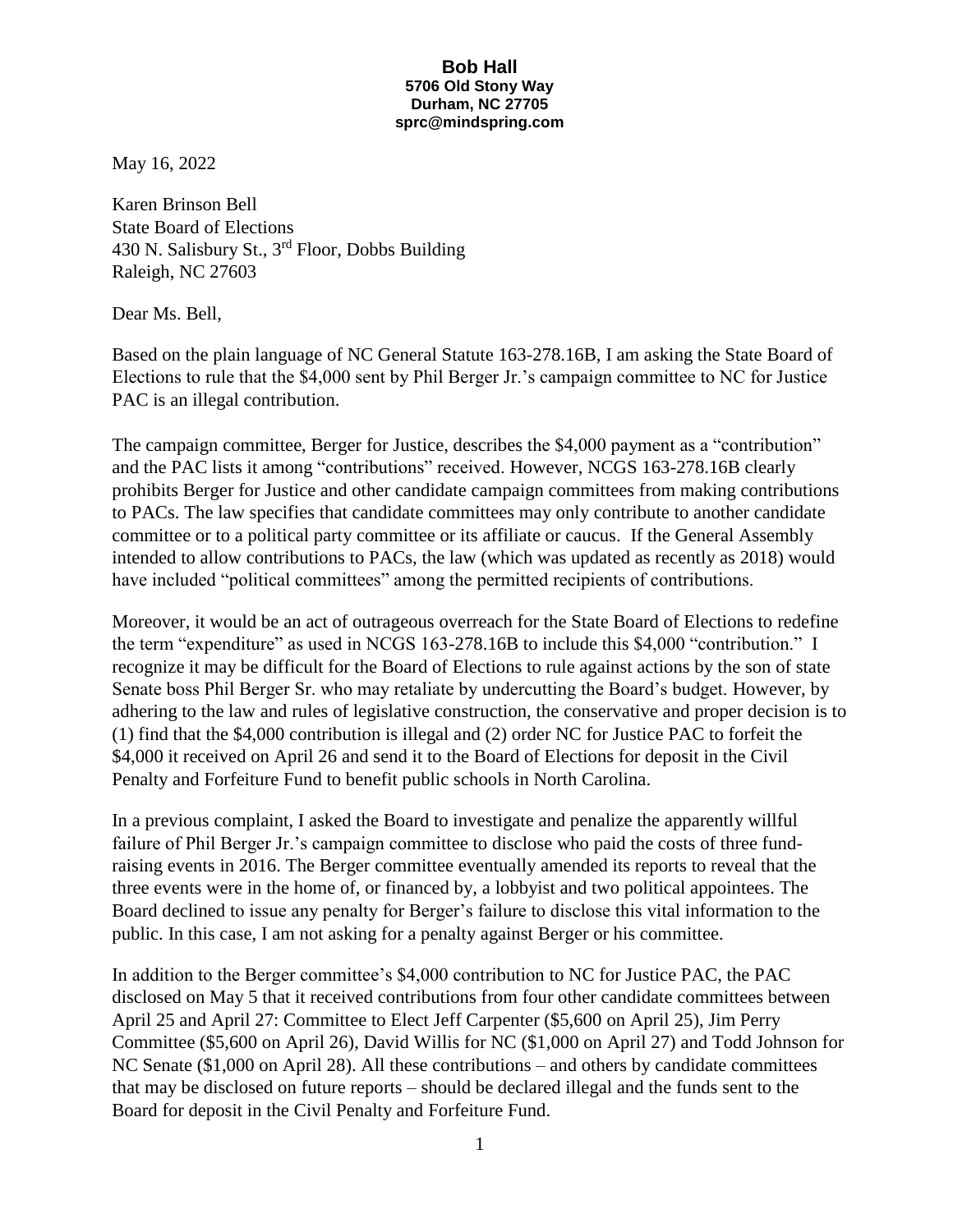Receiving illegal contributions is not the only problem with NC for Justice PAC. In fact, this PAC has engaged in so many violations of campaign finance law in less than a month that I urge the State Board of Elections to use its authority under NCGS 163-278.34(c) to order the PAC to "cease and desist" operations after it disgorges the illegal contributions described above. Here is a partial list of the apparent violations:

 The PAC filed an inaccurate and misleading Organizational Disclosure Report dated and postmarked April 26, 2022. That report (1) provided an incorrect "period end date," (2) failed to disclose details about contributions received on or before April 26, and (3) listed \$25 as an inaccurate total for the contributions received on or before April 26. As noted above, the PAC later revealed that it received a \$5,600 contribution on April 25 from the Committee to Elect Jeff Carpenter, \$4,000 on April 26 from Berger for Justice, and \$5,600 on April 26 from the Jim Perry Committee, plus the cash contribution of \$25 from something called "Caswell Conservatives." At a minimum, details about the April 25 contribution and the cash contribution should have been provided to the public on the disclosure report dated April 26. That report is here: <https://cf.ncsbe.gov/CFOrgLkup/ViewDocumentImage/?DID=273443>

 The PAC failed to submit a corrected Organizational Disclosure Report for more than two weeks after the State Board notified the PAC's treasurer by email on April 29 about the incorrect "period end date" on the April 26 report. To my knowledge, the corrected report has still not been filed in clear defiance of the Board's directive. The Board's April 29 email message is here: <https://cf.ncsbe.gov/CFOrgLkup/ViewDocumentImage/?DID=273513>

• The \$25 from the vague entity "Caswell Conservatives" may be an illegal contribution from a candidate committee, unregistered committee, or company. Curiously, its listed address at PO Box 111 is the address in Yanceyville for NC for Justice PAC, as well as for the town council campaign of C. Keith Tatum and for his businesses. Tatum is a friend of Phil Berger Jr. and was appointed to the State Bar's Disciplinary Hearing Commission in 2019 by Sen. Phil Berger Sr. Tatum is listed as a "Tea Party leader" in his 2014 endorsement of Phil Berger Jr.'s failed run for Congress: <http://teapartyexpress.org/8222/tea-party-express-endorses-phil-berger-jr-for-congress>

 On May 5, the PAC sent a partial Disclosure Report that lacked the required cover page and therefore could not be accepted by the State Board as a legitimate First Quarter Disclosure Report. See report here:<https://cf.ncsbe.gov/CFOrgLkup/ViewDocumentImage/?DID=275472>

 On May 13, the State Board sent the PAC's treasurer a "High Importance" email about the failure of the PAC to file proper reports. The email stated the PAC's violations in these words: "NC FOR JUSTICE PAC has not filed an Organizational Disclosure Report (covering from 4/20/2022 through the first ten days) or a 2022 First Quarter Report (covering from where the Organizational Disclosure Report ended through 4/30/2022)." This May 13 email is at: <https://cf.ncsbe.gov/CFOrgLkup/ViewDocumentImage/?DID=275503>

 On May 6, the PAC created a Facebook page that featured a professionally designed mailer, complete with a bulk mail indicia, which attacked Republican Judge Donna Stroud and included endorsements for her opponent in the primary and for two other Republican judicial candidates. See:<https://www.facebook.com/NC-for-Justice-PAC-101099045939537/>The mailer says, "Paid For By NC For Justice PAC," but it violates NCGS 163-278.39 because it does not include the